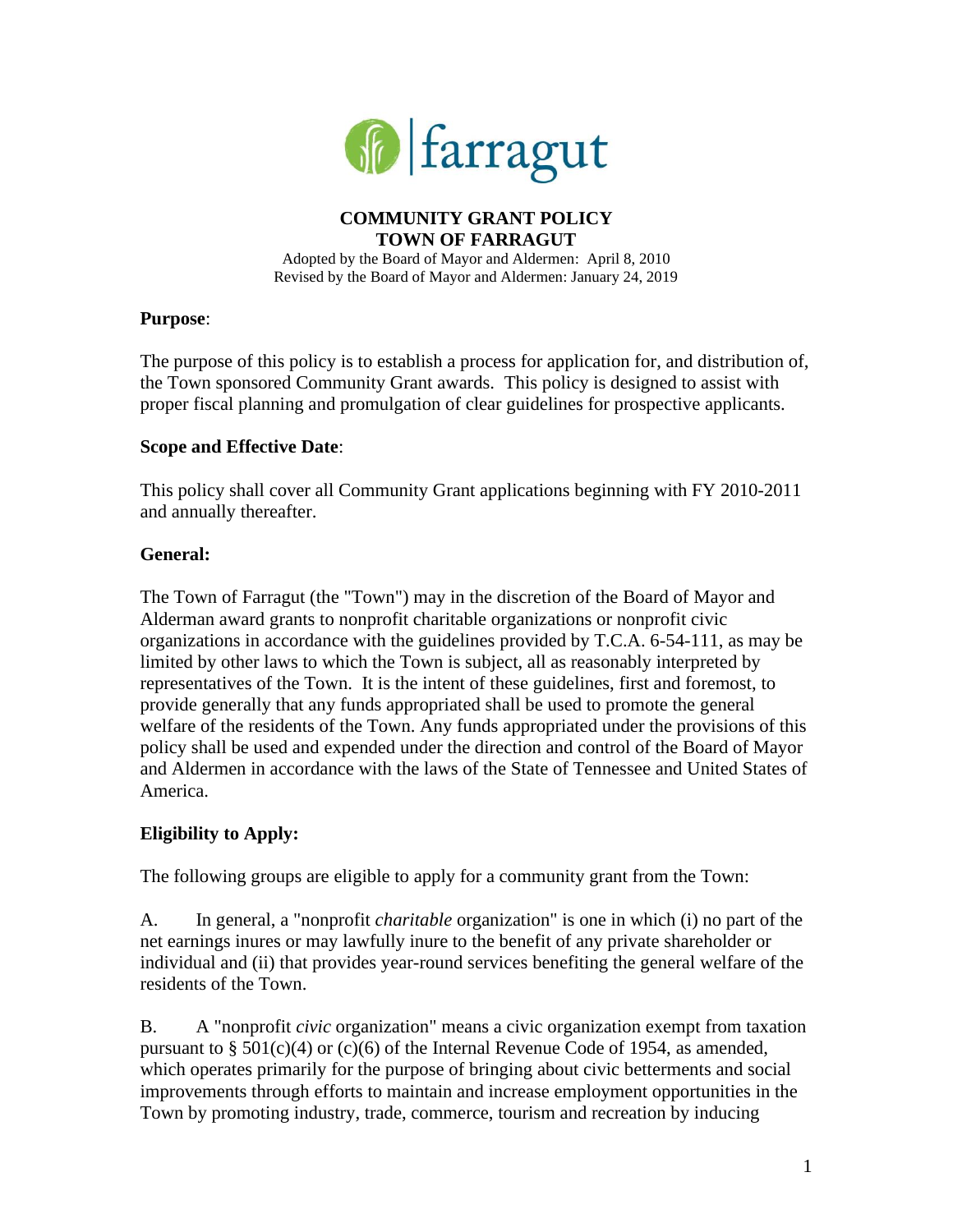manufacturing, industrial, governmental, educational, financial, service, commercial, recreational, and agricultural enterprises to locate in or remain in the Town.

C. An organization that would otherwise qualify as eligible for a grant of municipal funds pursuant to Tennessee law (T.C.A. § 6-54-111), may be the type of organization to which it would be improper for separation of church and state principles for the Town to make a grant because it is, or is affiliated with, a religious organization.

D. Eligibility does not equate to entitlement. The Town retains the sole discretion to select from eligible applicants which receive grants.

# **Application**:

A complete Town of Farragut Community Grant Application shall be required (Attachment). The Town operates on an annual Fiscal Year schedule beginning July 01 and ending on June 30 ("Fiscal Year").

### **Application Submittal Period:**

The Town of Farragut Administration Department will accept applications received on or before **4:00 PM on March 18, 2022** for grants distributed in the next Fiscal Year.

## **General Application Requirements:**

Any nonprofit organization that desires financial assistance from the Town shall attach to the Community Grant Application (if applicable as determined by the Town Administrator): a copy of an annual report of its business affairs and transactions, a detailed accounting (audited) of all previous year's receipts and expenditures by line item (not just grant funds), a detailed description of the program and how it serves the residents of the Town of Farragut, and how any Town financial contribution will benefit the residents of the Town of Farragut. The filed Community Grant Application and all accessory documents will be open for public inspection during regular business hours of the Town. The Town reserves the right to request, in its sole discretion, other information either in writing, in interviews or through presentations as the Town deems appropriate.

### **Objectives of Community Grants**

Effectively and efficiently utilize funds through a community grant program to:

- Strengthen our community
- Build relationships through partnerships with community organizations to support shared goals
- Encourage collaboration between existing community organizations
- Empower the community to take an active role in improving the quality of life in Farragut
- Foster community involvement and participation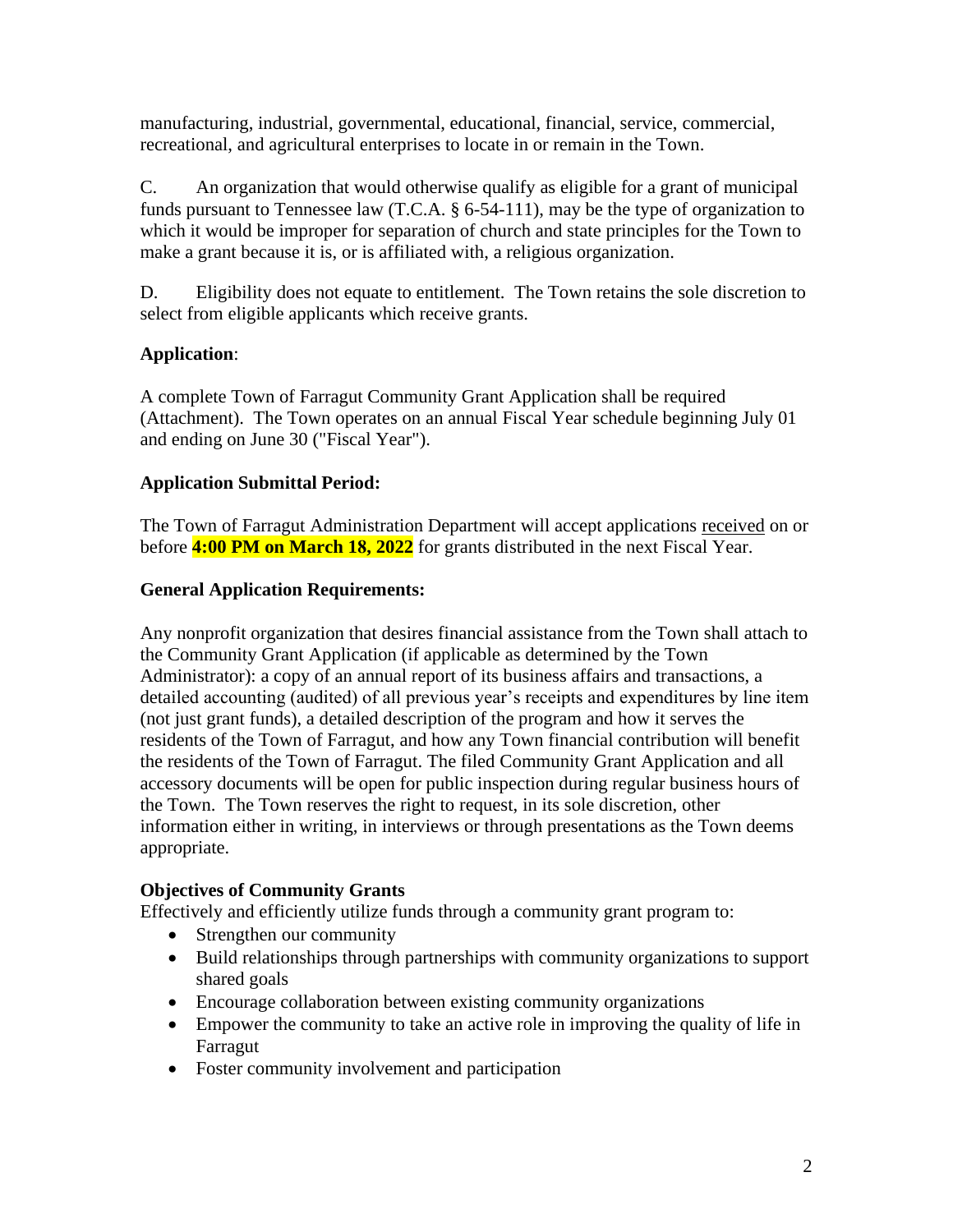### **Areas of Funding:**

There are two (2) areas of funding for which an organization can apply. Please review the areas listed below to ensure your organization's goals fall within one of these areas.

- Community Needs Grants are intended to meet specific and identified needs of the Farragut community which provide a substantial benefit with meaningful and measurable results to enhance the welfare and/or public safety of the Farragut community.
- Community Events Grants are provided for non-profit organizations which host events in the Town of Farragut that provide a general community benefit by marketing the Town to tourists, generate additional local sales tax by bringing additional revenue to Farragut business and by providing cultural enrichment to our residents and visitors.

### **Application Evaluation**:

Applications are reviewed for a number of considerations which will determine the merits of the Applicant and Application. These include, but are not limited to, review of the amount of the request, assessment of the applicant's ability to provide meaningful and measurable results, demonstration of substantial benefits to the Farragut community, demonstration of collaboration with other organizations, and determination of applicant eligibility and compliance with policy requirements. The applicant may be asked to submit additional information not outlined in the application. Making a grant application to the Town does not guarantee that the applicant will be awarded a grant. Following review of all applicable information, the Town Administrator, or his or her designee, will draft a recommendation to the Board of Mayor and Aldermen for consideration. The Board will determine by majority vote whether an award can be offered and the appropriate level of funding.

Prior to distribution of any Town funds, a *Letter of Agreement* shall be drafted by the Town and executed between the Town of Farragut and the receiving organization's duly authorized officer. The *Letter of Agreement* will indicate a timeline, the exact amount of funding to be provided by the Town to the organization, detail the benefits to the Town of Farragut from the grant, clearly outline the capital expense, or program of work to be funded, indicate documentation to be provided to the Town of Farragut by the Applicant, monitoring requirements, and outline the respective rights of recision of the *Letter of Agreement*.

### **Public Notice Requirements:**

Appropriations to nonprofit organizations other than charitable organizations may be made only after notices have been published in a newspaper of general circulation in the Town. The notice will proclaim the intent to consider an appropriation to a nonprofit, but not charitable, organization specifying the intended amount of the appropriation and the purposes for which the appropriation will be spent.